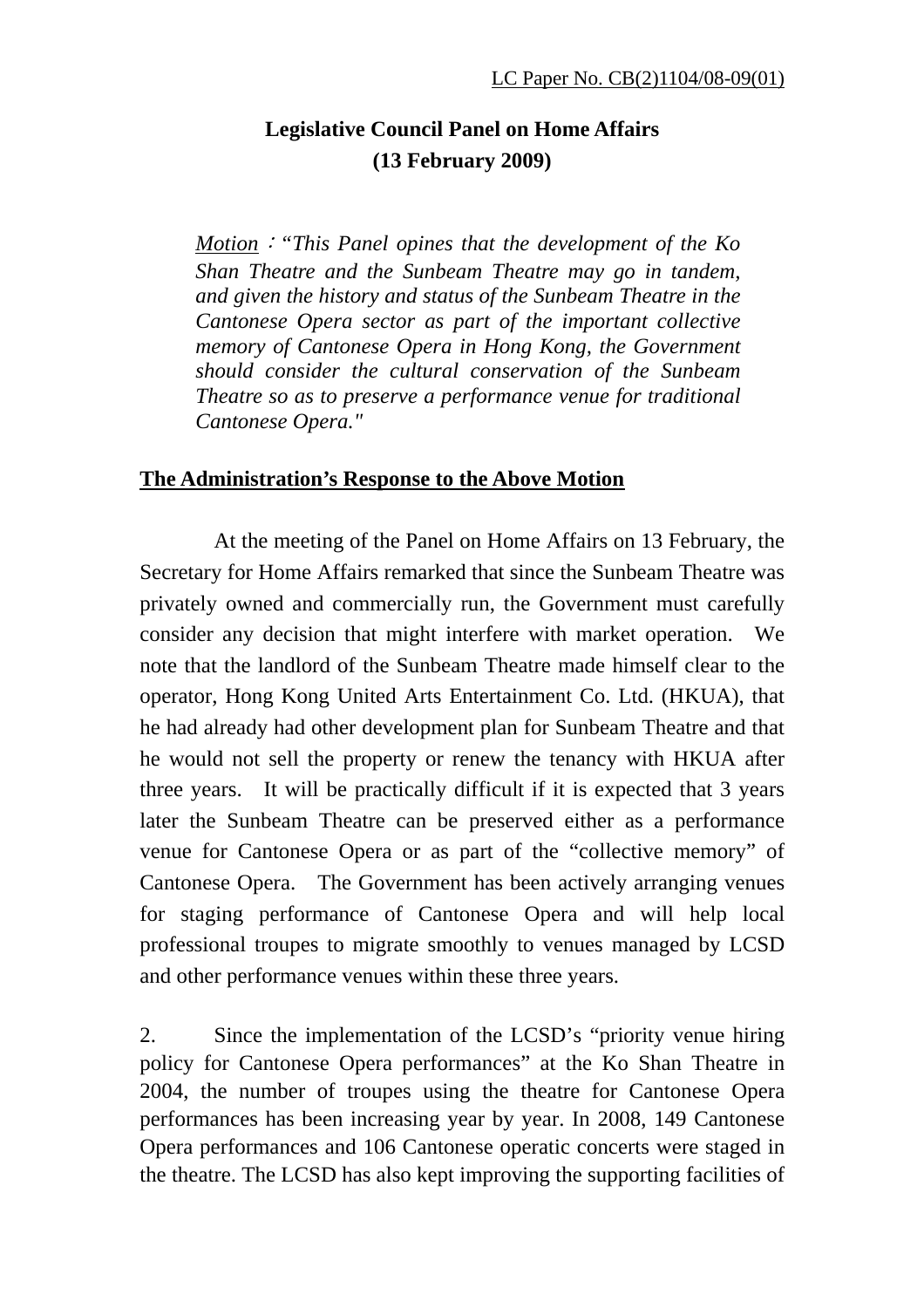the Ko Shan Theatre to cater for the needs of large-scale Cantonese Opera performances. Such measures include provision of additional toilet cubicles, dressing rooms, directional signboards, parking spaces, etc. It is also planned that a covered walkway leading to the theatre will be constructed, illuminated advertisement boxes to promote the performances be installed and current seats be replaced by more comfortable ones. The new Annex Building of Ko Shan Theatre, which is scheduled for completion in 2012, can be used for various purposes such as performances, training, rehearsals, and audio-visual production of Cantonese Opera. We expect that the existing and new theatres will produce a synergy effect to establish the Ko Shan Theatre as a dedicated venue for Cantonese Opera and other Chinese Xiqu.

3. In addition, LCSD has devised a new priority venue hiring measure whereby time slots are reserved at the Hong Kong Cultural Centre, the Hong Kong City Hall, the Sha Tin Town Hall, the Kwai Tsing Theatre and the Tsuen Wan Town Hall for booking by Cantonese Opera troupes. We are consulting the Cantonese Opera sector on the proposal. It is estimated that additional 262 days of time slots will be provided for Cantonese Opera performances in 2009-10.

4. The Government has also planned to construct a Xiqu Centre of international standards in the West Kowloon Culture District (WKCD) scheduled for completion in 2014-15. By then, there will be five venues of different scales available for Cantonese Opera performances. They are –

- (a) a large theatre of 1 200 to 1 400 seats and a small theatre of 400 seats in the Xiqu Centre in WKCD;
- (b) the existing theatre of 1 031 seats and a medium-sized theatre of about 600 seats in the new Annex Building of the Ko Shan Theatre; and
- (c) a small theatre of about 300 seats in the Xiqu Activity Centre in Yau Ma Tei.

We have to consider from a broad perspective the overall demands of the Cantonese Opera sector for performance venues and how public funds should be properly expended.